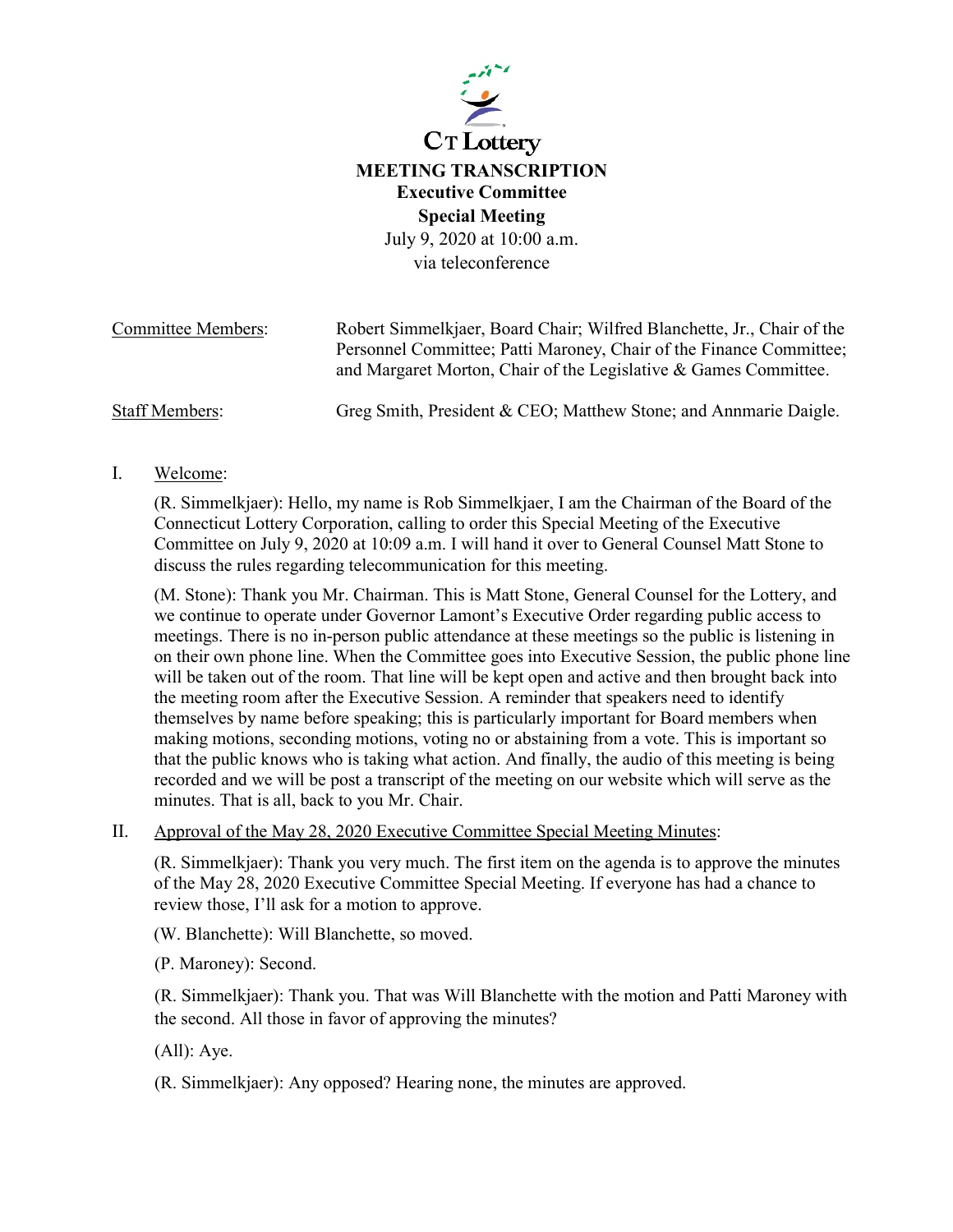*Connecticut Lottery Corporation July 9, 2020 Executive Committee Meeting Page 2 of 4*

## III. Update on Operations:

(R. Simmelkjaer): Next on the agenda is an update on lottery operations and for that I'll turn it over to our CEO, Greg Smith.

(G. Smith): Thank you Mr. Chair, this is Greg Smith. I am going to touch on a few different topics for you in this update. Just regarding this Committee – this Executive Committee serves as a liaison between myself and the Lottery Board and one of the requirements is for us to keep you updated and informed on the management of the company and company operations. My question to this group is are you hearing enough about our ongoing management and operations through the Committee meetings and Board meetings to satisfy your needs and interests and if not, are there areas where you want to be more fully informed or have us go into deeper detail to reach that level of satisfaction?

(R. Simmelkjaer): I will let others answer that question as Greg and I speak on a weekly basis I probably have a little bit more information than others on a regular basis.

(G. Smith): This is Greg. One last framing of that – this isn't just saying have we kept you up to speed on the different adjustments related to the pandemic, this is really just about every day working and communications that we have.

(W. Blanchette): Greg, because I'm on the Personnel Committee it would be interesting to me to learn of any dissonance between management and labor as it occurs.

(G. Smith): Ok. Any other areas or topics that we should expand on more fully?

(P. Maroney): This is Patti, I can't think of any at this point.

(M. Morton): Nor can I and if I have a question, it gets answered and I appreciate that. I agree with Will; it's good to know what is happening and I am very satisfied.

(G. Smith): Thank you. Thinking of the different responsibilities of this Committee, that is one of them, and I didn't want to think we were just moving along without asking.

(R. Simmelkjaer): The only thing that I could think of is if there are any notable changes to security, or anything related to drawings -- whether a process, a procedure or personnel -- that would warrant a discussion.

(G. Smith): This is Greg Smith. The next topic of the update is so you are aware in case you hear it in another venue. At the end of 2019 we prepared a two-year plan for the Department of Consumer Protection so they could see the workload that we expected to engage with them on and some additional work that would come their way for review and approval; an advanced view if you will, so they could recognize whether if they thought they were properly resourced and prepared for this volume of work. We had that discussion at the end of 2019 and then in a recent conversation with them we learned that they would be posting two positions to support the regulatory oversight of the CT Lottery. One of those positions will be a new position and one will be a replacement for an existing staff member who was either retiring or changing jobs, I don't know the reason. We were not surprised by this but wanted you to know in case you heard that DCP was increasing their staff to regulate the Lottery, you'd know where that came from. We support this effort and want to make sure the different things we are going to be bringing forward to them, that they are properly prepared for and that we gave advanced notice. We do pay for the expenses DCP incurs for regulating the Lottery. So this new position would be an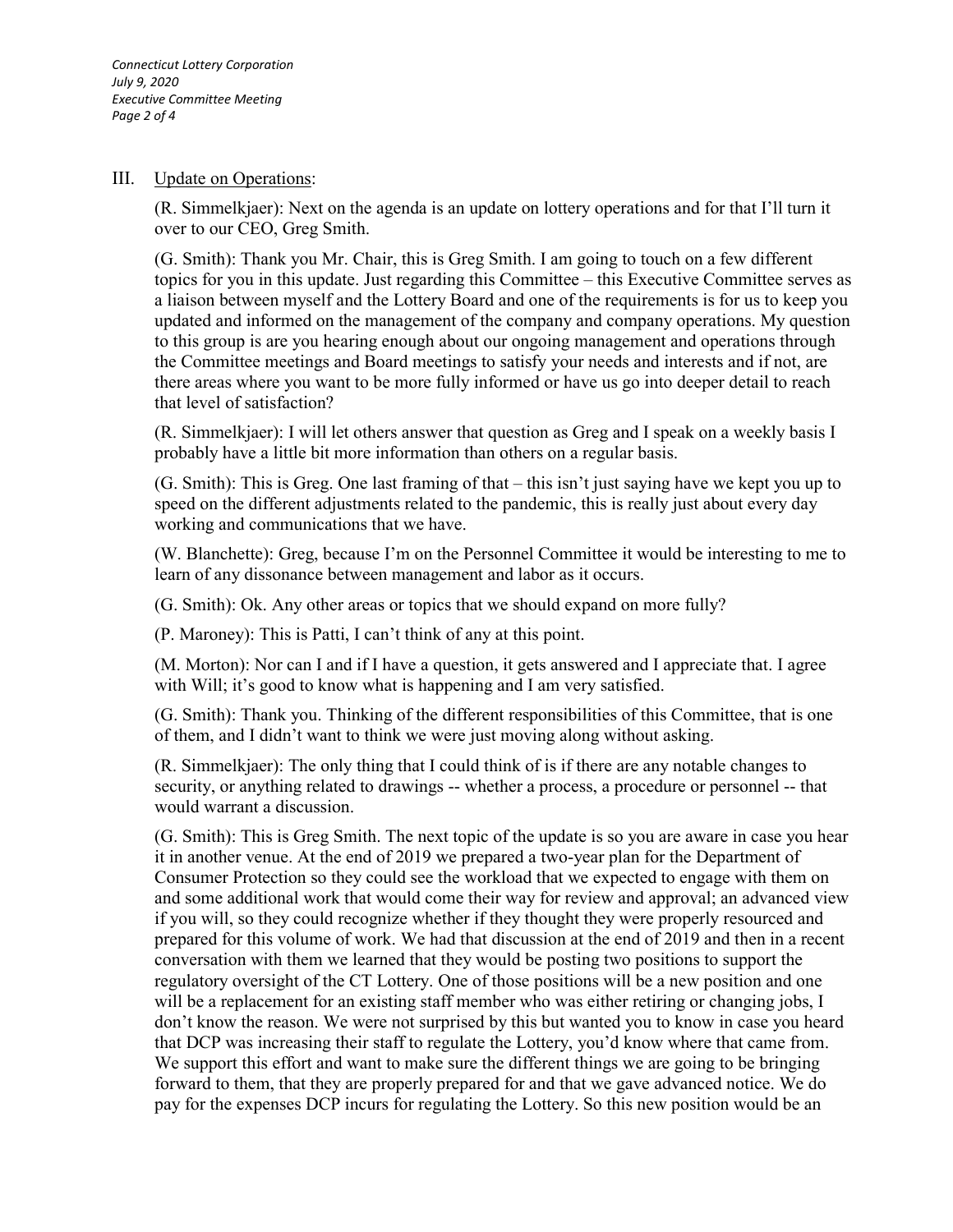additional expense but is also to support us continuing to try to grow the revenue for the State. Are there any questions on that before I move on?

Hearing none, another short update is that we have been talking about getting a commercial broker to help us look around and understand what the marketplace and what requirements are for when our lease runs out on this building. We did just post the RFQ for a commercial broker, which went out last week. I wanted to make sure you knew of that.

The last topic regarding operations and is really more specific for the Board to be thinking about and it's regarding planning meetings for Board and some of the committees. With a regularlyscheduled meeting there is the opportunity to add to or edit the agenda. In a special meeting we must follow the agenda as prepared with no ability to add topics to it. One of the thoughts we had, by December we set the schedule of meetings for the Board for the next calendar year and we were talking internally about whether there might be some value for some of the committees, potentially the Audit Committee, potentially the Legislative and Games Committee, to establish some standard plan for meetings, either throughout the whole year or certain parts of the year so that if some topics arise after we prepare the agenda we could include them in the discussion during that upcoming meeting. It's not that you need to take action now but wanted to make sure you were thinking about that so that we could prepare a schedule of meetings straight through the year for let's say the Audit Committee -- so that a variety of topics that come for that group if we didn't think of discussing it when we prepared the agenda we could actually add it to the agenda during the meeting even though we already prepared and posted the agenda. Again, no action on that yet but wanted to let you know we are giving that some thought and will engage with each of the Committee chairs if we think that is a good course of action and see if they feel the same way and if so we will make sure that each of those meeting schedules are prepared and voted on by the Board for the December meeting. Any questions on that?

(R. Simmelkjaer): Makes sense.

(M. Morton): Thank you.

(G. Smith): That was the total range of topics that we wanted to include in this update on operations, so unless there are other questions I'll turn it back to you Mr. Chair.

(R. Simmelkjaer): No questions? Ok, we have three items to discuss during Executive Session.

## IV. Executive Session:

a. Pending claims regarding vendor contract

(R. Simmelkjaer): Can I have a motion to go into Executive Session?

(P. Maroney): So moved. This is Patti.

(W. Blanchette): Second, Will Blanchette.

(R. Simmelkjaer): Thank you very much. All those in favor of going into Executive Session?

(All): Aye.

(R. Simmelkjaer): Thank you, with that we will remove the public line for Executive Session at 10:24 a.m. and then bring it back for item five of the agenda.